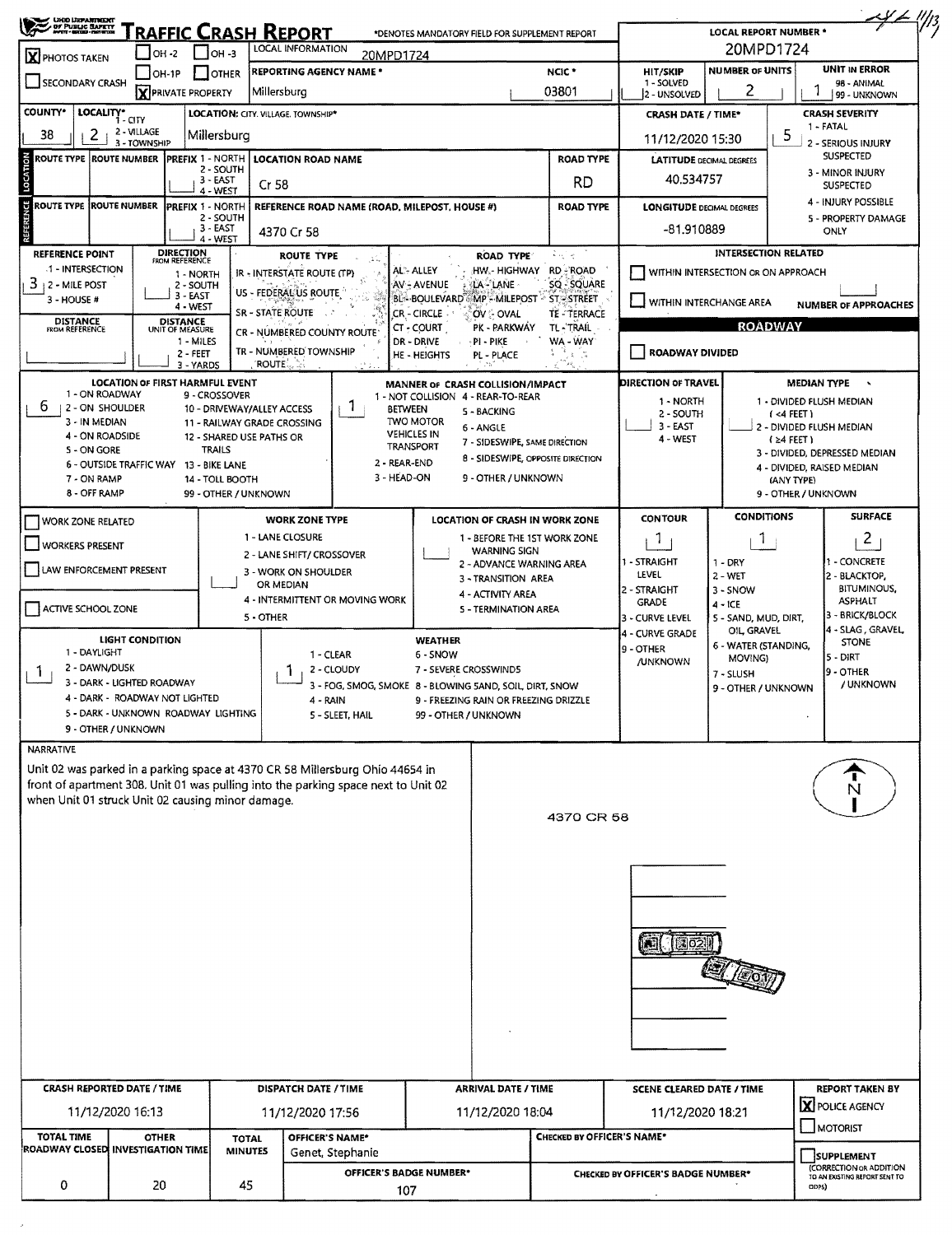|                                                           | OHO DEPARTMENT<br>OF PUBLIC BAFETY                                                                                                                                |                                                                                                                                                                                                                 | <b>LOCAL REPORT NUMBER</b>                                                                                                                                      |                                                                                                                                                                                                                                                                                                    |                                                                                                                                                                          |                                                                           |                                                                                                                                                                                          |                |                                                                                                                         |  |  |  |  |
|-----------------------------------------------------------|-------------------------------------------------------------------------------------------------------------------------------------------------------------------|-----------------------------------------------------------------------------------------------------------------------------------------------------------------------------------------------------------------|-----------------------------------------------------------------------------------------------------------------------------------------------------------------|----------------------------------------------------------------------------------------------------------------------------------------------------------------------------------------------------------------------------------------------------------------------------------------------------|--------------------------------------------------------------------------------------------------------------------------------------------------------------------------|---------------------------------------------------------------------------|------------------------------------------------------------------------------------------------------------------------------------------------------------------------------------------|----------------|-------------------------------------------------------------------------------------------------------------------------|--|--|--|--|
|                                                           |                                                                                                                                                                   |                                                                                                                                                                                                                 |                                                                                                                                                                 |                                                                                                                                                                                                                                                                                                    |                                                                                                                                                                          |                                                                           | 20MPD1724                                                                                                                                                                                |                |                                                                                                                         |  |  |  |  |
| UNIT#                                                     | OWNER NAME: LAST, FIRST, MIDDLE (CI SAME AS ORIVER)<br>SNOW. JOHN. H                                                                                              |                                                                                                                                                                                                                 |                                                                                                                                                                 |                                                                                                                                                                                                                                                                                                    |                                                                                                                                                                          | OWNER PHONE:INCLUDE AREA CODE (L) SAME AS DRIVER)                         | DAMAGE<br><b>DAMAGE SCALE</b>                                                                                                                                                            |                |                                                                                                                         |  |  |  |  |
|                                                           | OWNER ADDRESS: STREET, CITY, STATE, ZIP ( C SAME AS DRIVER)<br>8304 US ROUTE 62, KILLBUCK, OH, 44637                                                              |                                                                                                                                                                                                                 |                                                                                                                                                                 |                                                                                                                                                                                                                                                                                                    |                                                                                                                                                                          |                                                                           | 1 - NONE<br>2 - MINOR DAMAGE                                                                                                                                                             |                | 3 - FUNCTIONAL DAMAGE<br>4 - DISABLING DAMAGE                                                                           |  |  |  |  |
|                                                           | <b>COMMERCIAL CARRIER: NAME, ADDRESS, CITY, STATE, ZIP</b>                                                                                                        |                                                                                                                                                                                                                 |                                                                                                                                                                 |                                                                                                                                                                                                                                                                                                    |                                                                                                                                                                          | COMMERCIAL CARRIER PHONE: INCLUDE AREA CODE                               |                                                                                                                                                                                          | 9 - UNKNOWN    |                                                                                                                         |  |  |  |  |
|                                                           |                                                                                                                                                                   |                                                                                                                                                                                                                 |                                                                                                                                                                 |                                                                                                                                                                                                                                                                                                    |                                                                                                                                                                          |                                                                           | <b>DAMAGED AREA(S)</b>                                                                                                                                                                   |                |                                                                                                                         |  |  |  |  |
|                                                           | LP STATE LICENSE PLATE #                                                                                                                                          |                                                                                                                                                                                                                 | <b>VEHICLE IDENTIFICATION #</b>                                                                                                                                 | <b>VEHICLE YEAR</b><br><b>VEHICLE MAKE</b>                                                                                                                                                                                                                                                         |                                                                                                                                                                          |                                                                           |                                                                                                                                                                                          |                | INDICATE ALL THAT APPLY                                                                                                 |  |  |  |  |
| ΟН<br><b>INSURANCE</b>                                    | JFH3736<br><b>INSURANCE COMPANY</b>                                                                                                                               |                                                                                                                                                                                                                 | 2CNALDEC3B6355515<br><b>INSURANCE POLICY #</b>                                                                                                                  |                                                                                                                                                                                                                                                                                                    | 2011<br>COLOR                                                                                                                                                            | <b>CHEVROLET</b><br><b>VEHICLE MODEL</b>                                  |                                                                                                                                                                                          |                |                                                                                                                         |  |  |  |  |
| <b>X</b> VERIFIED                                         | GEICO                                                                                                                                                             |                                                                                                                                                                                                                 | 6014571498                                                                                                                                                      |                                                                                                                                                                                                                                                                                                    | <b>BLK</b>                                                                                                                                                               | <b>EQUINOX</b>                                                            |                                                                                                                                                                                          |                |                                                                                                                         |  |  |  |  |
|                                                           | <b>TYPE OF USE</b><br>US DOT #<br>IN EMERGENCY<br>GOVERNMENT<br>COMMERCIAL                                                                                        |                                                                                                                                                                                                                 |                                                                                                                                                                 |                                                                                                                                                                                                                                                                                                    | TOWED BY: COMPANY NAME                                                                                                                                                   |                                                                           |                                                                                                                                                                                          |                |                                                                                                                         |  |  |  |  |
| <b>INTERLOCK</b><br><b>DEVICE</b><br><b>EQUIPPED</b>      | <b>HIT/SKIP UNIT</b>                                                                                                                                              | RESPONSE<br># OCCUPANTS                                                                                                                                                                                         | <b>VEHICLE WEIGHT GVWR/GCWR</b><br>$1 - 510K$ LBS.<br>2 - 10.001 - 26K LBS.<br>$3 - 26K$ LBS.                                                                   |                                                                                                                                                                                                                                                                                                    | <b>JMATERIAL</b><br>RELEASED<br>PLACARD                                                                                                                                  | <b>HAZARDOUS MATERIAL</b><br><b>CLASS#</b><br>PLACARD ID#                 |                                                                                                                                                                                          | 12             |                                                                                                                         |  |  |  |  |
| 3                                                         | 1 - PASSENGER CAR<br>2 - PASSENGER VAN<br>(MINIVAN)<br>UNIT TYPE 3 - SPORT UTILITY<br>VEHICLE<br>4 - PICK UP<br>S - CARGO VAN<br>(ATV/UTV)<br># OF TRAILING UNITS | 6 - VAN (9-15 SEATS)<br>7 - MOTORCYCLE 2-WHEELED<br>8 - MOTORCYCLE 3-WHEELED<br>9 - AUTOCYCLE<br>10 - MOPED OR MOTORIZED<br><b>BICYCLE</b><br>11 - ALL TERRAIN VEHICLE                                          |                                                                                                                                                                 |                                                                                                                                                                                                                                                                                                    |                                                                                                                                                                          |                                                                           |                                                                                                                                                                                          |                |                                                                                                                         |  |  |  |  |
| 2                                                         | WAS VEHICLE OPERATING IN AUTONOMOUS<br>MODE WHEN CRASH OCCURRED?<br>1 - YES 2 - NO 9 - OTHER / UNKNOWN                                                            | 0<br><b>MODE LEVEL</b>                                                                                                                                                                                          | 0 - NO AUTOMATION<br>1 - DRIVER ASSISTANCE<br>AUTONOMOUS 2 - PARTIAL AUTOMATION 5 - FULL AUTOMATION                                                             |                                                                                                                                                                                                                                                                                                    | 3 - CONDITIONAL AUTOMATION 9 - UNKNOWN<br>4 - HIGH AUTOMATION                                                                                                            |                                                                           |                                                                                                                                                                                          |                |                                                                                                                         |  |  |  |  |
| <b>SPECIAL</b>                                            | 1 - NONE<br>2 - TAXI<br>3 - ELECTRONIC RIDE<br><b>SHARING</b><br><b>FUNCTION 4 - SCHOOL TRANSPORT</b><br>5 - BUS - TRANSIT/COMMUTER                               | 6 - BUS - CHARTER/TOUR<br>7 - BUS - INTERCITY<br>8 - BUS - SHUTTLE<br>9 - BUS - OTHER<br>10 - AMBULANCE                                                                                                         | $11 - FIRE$<br>12 - MILITARY<br>13 - POLICE<br>14 - PUBLIC UTILITY<br>15 - CONSTRUCTION EQUIP.                                                                  | 21 - MAIL CARRIER<br>99 - OTHER / UNKNOWN                                                                                                                                                                                                                                                          |                                                                                                                                                                          | 12                                                                        |                                                                                                                                                                                          |                |                                                                                                                         |  |  |  |  |
| CARGO<br><b>BODY</b><br><b>TYPE</b>                       | 1 - NO CARGO BODY TYPE<br>/ NOT APPLICABLE<br>$2 - BUS$<br>3 - VEHICLE TOWING<br>ANOTHER MOTOR VEHICLE                                                            | 4 - LOGGING<br>S - INTERMODAL<br><b>CONTAINER CHASSIS</b><br>6 - CARGOVAN<br>/ENCLOSED 8OX                                                                                                                      | 7 - GRAIN/CHIPS/GRAVEL<br>8 - POLE<br>9 - CARGO TANK<br>10 FLAT BED                                                                                             | <b>11 - DUMP</b>                                                                                                                                                                                                                                                                                   | 12 - CONCRETE MIXER<br>13 - AUTO TRANSPORTER<br>14 - GARBAGE/REFUSE                                                                                                      | 99 - OTHER / UNKNOWN                                                      |                                                                                                                                                                                          |                | 133<br>$9$ H T<br>9<br>I 3                                                                                              |  |  |  |  |
| <b>VEHICLE</b><br><b>DEFECTS</b>                          | 1 - TURN SIGNALS<br>2 - HEAD LAMPS<br>3 - TAIL LAMPS                                                                                                              | 4 - BRAKES<br>S - STEERING<br>6 - TIRE BLOWOUT                                                                                                                                                                  | 7 - WORN OR SLICK TIRES<br>8 - TRAILER EQUIPMENT<br>DEFECTIVE                                                                                                   |                                                                                                                                                                                                                                                                                                    | 9 - MOTOR TROUBLE<br>10 - DISABLED FROM PRIOR<br><b>ACCIDENT</b>                                                                                                         | 99 - OTHER / UNKNOWN                                                      | $\Box$ - NO DAMAGE [ 0 ]<br>L.J. UNDERCARRIAGE [ 14 ]                                                                                                                                    |                |                                                                                                                         |  |  |  |  |
| - INTERSECTION<br>4 - MIDBLOCK -<br>7 - SHOULDER/ROADSIDE |                                                                                                                                                                   |                                                                                                                                                                                                                 |                                                                                                                                                                 |                                                                                                                                                                                                                                                                                                    | 10 - DRIVEWAY ACCESS                                                                                                                                                     | 99 - OTHER / UNKNOWN                                                      |                                                                                                                                                                                          |                |                                                                                                                         |  |  |  |  |
| NON-<br>MOTORIST<br>LOCATION                              | MARKED CROSSWALK<br>2 - INTERSECTION -<br><b>UNMARKED CROSSWALK</b><br>3 - INTERSECTION - OTHER                                                                   | MARKED CROSSWALK<br>5 - TRAVEL LANE -<br>OTHER LOCATION<br>6 - BICYCLE LANE                                                                                                                                     | 8 - SIDEWALK<br>9 - MEDIAN/CROSSING<br><b>ISLAND</b>                                                                                                            | 11 - SHARED USE PATHS<br>OR TRAILS<br>12 - FIRST RESPONDER<br>AT INCIDENT SCENE                                                                                                                                                                                                                    |                                                                                                                                                                          |                                                                           | $\Box$ -TOP[13]<br>$\Box$ - ALL AREAS [ 15 ]<br>$\Box$ - UNIT NOT AT SCENE [ 16 ]                                                                                                        |                |                                                                                                                         |  |  |  |  |
| 3<br><b>ACTION</b>                                        | 1 - NON-CONTACT<br>2 - NON-COLLISION<br>6<br>3 - STRIKING<br>4 - STRUCK<br><b>S - BOTH STRIKING</b><br>& STRUCK                                                   | 1 - STRAIGHT AHEAD<br>2 - BACKING<br>3 - CHANGING LANES<br>4 - OVERTAKING/PASSING<br>PRE-CRASH S - MAKING RIGHT TURN<br><b>ACTIONS 6 - MAKING LEFT TURN</b><br>7 - MAKING U-TURN<br><b>B - ENTERING TRAFFIC</b> | 9 - LEAVING TRAFFIC<br>LANE<br>10 - PARKED<br>11 - SLOWING OR STOPPED<br>IN TRAFFIC<br>12 - DRIVERLESS<br>13 - NEGOTIATING A CURVE<br>14 - ENTERING OR CROSSING |                                                                                                                                                                                                                                                                                                    | 15 - WALKING, RUNNING,<br>JOGGING, PLAYING<br>16 - WORKING<br>17 - PUSHING VEHICLE<br>18 - APPROACHING OR<br>LEAVING VEHICLE<br>19 - STANDING<br>20 - OTHER NON-MOTORIST | 21 - STANDING OUTSIDE<br>DISABLED VEHICLE<br>99 - OTHER / UNKNOWN         | INITIAL POINT OF CONTACT<br>0 - NO DAMAGE<br>14 - UNDERCARRIAGE<br>1-12 - REFER TO UNIT 15 - VEHICLE NOT AT SCENE<br>Т.<br><b>DIAGRAM</b><br>99 - UNKNOWN<br>$13 - TOP$                  |                |                                                                                                                         |  |  |  |  |
|                                                           | 9 - OTHER / UNKNOWN<br>1 - NONE                                                                                                                                   | LANE                                                                                                                                                                                                            | SPECIFIED LOCATION                                                                                                                                              |                                                                                                                                                                                                                                                                                                    |                                                                                                                                                                          |                                                                           |                                                                                                                                                                                          | <b>TRAFFIC</b> |                                                                                                                         |  |  |  |  |
| 6                                                         | 2 - FAILURE TO YIELD<br>3 - RAN RED LIGHT<br>4 - RAN STOP SIGN<br>S - UNSAFE SPEED<br>CONTRIBUTING 6 - IMPROPER TURN                                              | /ACDA<br>9 - IMPROPER LANE<br>CHANGE<br>10 - IMPROPER PASSING                                                                                                                                                   | 8 - FOLLOWING TOO CLOSE 13 - IMPROPER START FROM<br>A PARKED POSITION<br>14 - STOPPED OR PARKED<br><b>ILLEGALLY</b><br>15 - SWERVING TO AVOID<br>16 - WRONG WAY |                                                                                                                                                                                                                                                                                                    | 18 - OPERATING DEFECTIVE<br>EQUIPMENT<br>19 - LOAD SHIFTING<br>/FALLING/SPILLING<br>20 - IMPROPER CROSSING                                                               | 23 - OPENING DOOR INTO<br>ROADWAY<br>99 - OTHER IMPROPER<br><b>ACTION</b> | <b>TRAFFICWAY FLOW</b><br>1 - ONE-WAY<br>2 - TWO-WAY<br>2                                                                                                                                | 6              | <b>TRAFFIC CONTROL</b><br>1 - ROUNDABOUT 4 - STOP SIGN<br>2 - SIGNAL<br>5 - YIELD SIGN<br>3 - FLASHER<br>6 - NO CONTROL |  |  |  |  |
|                                                           | CIRCUMSTANCES 7 - LEFT OF CENTER                                                                                                                                  | 11 - DROVE OFF ROAD<br>12 - IMPROPER BACKING                                                                                                                                                                    | 17 - VISION OBSTRUCTION                                                                                                                                         |                                                                                                                                                                                                                                                                                                    | 21 - LYING IN ROADWAY<br>22 - NOT DISCERNIBLE                                                                                                                            |                                                                           | # OF THROUGH LANES<br>ON ROAD                                                                                                                                                            |                | <b>RAIL GRADE CROSSING</b>                                                                                              |  |  |  |  |
| <b>SEOUENCE OF EVENTS</b>                                 | 77<br>1 - OVERTURN/ROLLOVER 7 - SEPARATION OF UNITS                                                                                                               |                                                                                                                                                                                                                 | 12 - DOWNHILL RUNAWAY                                                                                                                                           |                                                                                                                                                                                                                                                                                                    |                                                                                                                                                                          |                                                                           | $\mathbf{2}$                                                                                                                                                                             |                | 1 - NOT INVLOVED<br>2 - INVOLVED-ACTIVE CROSSING<br>3 - INVOLVED-PASSIVE CROSSING                                       |  |  |  |  |
| 21<br>$\overline{2}$<br>$\overline{\mathbf{3}}$           | 2 - FIRE/EXPLOSION<br>3 - IMMERSION<br>4 - JACKKNIFE<br>S - CARGO / EQUIPMENT<br>LOSS OR SHIFT<br>6 - EQUIPMENT FAILURE                                           | 8 - RAN OFF ROAD RIGHT<br>9 - RAN OFF ROAD LEFT<br>10 - CROSS MEDIAN<br>11 - CROSS CENTERLINE -<br>OPPOSITE DIRECTION<br>OF TRAVEL                                                                              | 14 - PEDESTRIAN<br>15 - PEDALCYCLE<br>16 - RAILWAY VEHICLE<br>17 - ANIMAL - FARM<br>18 - ANIMAL - DEER                                                          | 19 - ANIMAL -OTHER<br>23 - STRUCK BY FALLING,<br>SHIFTING CARGO OR<br>13 - OTHER NON-COLLISION 20 - MOTOR VEHICLE IN<br>ANYTHING SET IN<br>TRANSPORT<br>MOTION BY A MOTOR<br>21 - PARKED MOTOR<br>VEHICLE<br>VEHICLE<br>24 - OTHER MOVABLE<br>22 - WORK ZONE<br>OBJECT<br>MAINTENANCE<br>EQUIPMENT |                                                                                                                                                                          |                                                                           | UNIT / NON-MOTORIST DIRECTION<br>1 - NORTH<br>5 - NORTHEAST<br>2 - SOUTH<br>6 - NORTHWEST<br>$3 - EAST$<br>7 - SOUTHEAST<br>$F_{\text{ROM}}$ 2<br>70 I<br>4 - WEST<br><b>B-SOUTHWEST</b> |                |                                                                                                                         |  |  |  |  |
|                                                           | 25 - IMPACT ATTENUATOR 31 - GUARDRAIL END<br>/ CRASH CUSHION<br>26 - BRIDGE OVERHEAD                                                                              | 32 - PORTABLE BARRIER<br>33 - MEDIAN CABLE BARRIER                                                                                                                                                              | <b>COLLISION WITH FIXED OBJECT - STRUCK </b><br>38 - OVERHEAD SIGN POST<br>39 - LIGHT / LUMINARIES<br>SUPPORT                                                   | 46 - FENCE<br>47 - MAILBOX                                                                                                                                                                                                                                                                         | 45 - EMBANKMENT                                                                                                                                                          | 52 - BUILDING<br>53 - TUNNEL<br>54 - OTHER FIXED                          | <b>UNIT SPEED</b>                                                                                                                                                                        |                | 9 - OTHER / UNKNOWN<br>DETECTED SPEED                                                                                   |  |  |  |  |
| 5.                                                        | <b>STRUCTURE</b><br>27 - BRIDGE PIER OR<br><b>ABUTMENT</b>                                                                                                        | 34 - MEDIAN GUARDRAIL<br>BARRIER<br>35 - MEDIAN CONCRETE                                                                                                                                                        | 40 - UTILITY POLE<br>41 - OTHER POST, POLE<br>OR SUPPORT                                                                                                        | 48 - TREE                                                                                                                                                                                                                                                                                          | 49 - FIRE HYDRANT<br>50 - WORK ZONE<br>MAINTENANCE                                                                                                                       | OBJECT<br>99 - OTHER / UNKNOWN                                            | 5                                                                                                                                                                                        |                | 1 - STATED / ESTIMATED SPEED                                                                                            |  |  |  |  |
| 6                                                         | 2B - BRIDGE PARAPET<br>29 - BRIDGE RAIL<br>30 - GUARDRAIL FACE<br>FIRST HARMFUL EVENT                                                                             | <b>BARRIER</b><br>36 - MEDIAN OTHER BARRIER<br>37 - TRAFFIC SIGN POST                                                                                                                                           | 42 - CULVERT<br>43 - CURB<br>44 - DITCH<br><b>MOST HARMFUL EVENT</b>                                                                                            | S1 - WALL                                                                                                                                                                                                                                                                                          | EQUIPMENT                                                                                                                                                                |                                                                           | <b>POSTED SPEED</b>                                                                                                                                                                      |                | 2 - CALCULATED / EDR<br>3 - UNDETERMINED                                                                                |  |  |  |  |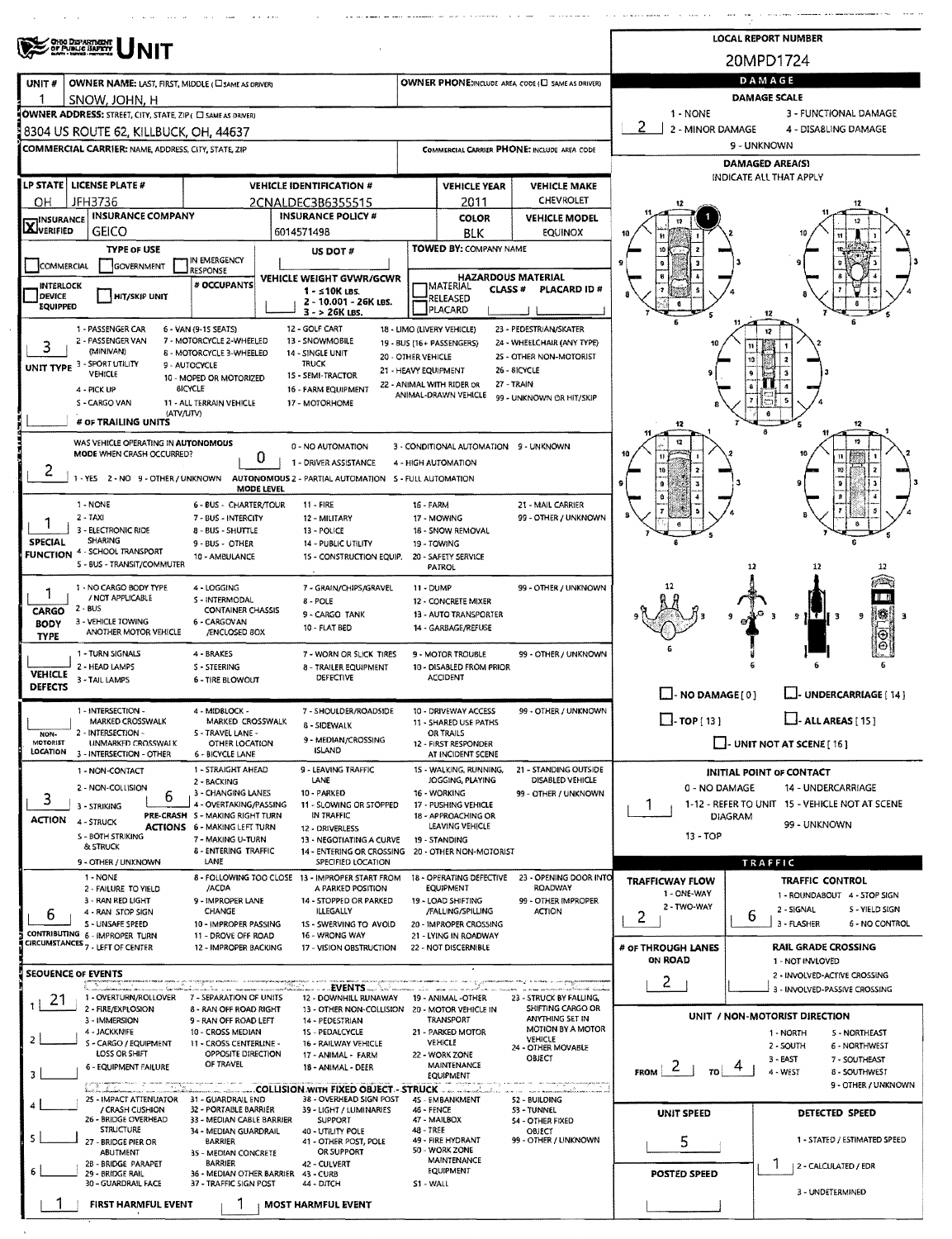| OHO DEPARTMENT<br>OF PUBLIC SAFETY                                                                                         | <b>LOCAL REPORT NUMBER</b>                                             |                                                                     |                                                                                           |                                                                       |                                                |  |  |  |  |  |  |
|----------------------------------------------------------------------------------------------------------------------------|------------------------------------------------------------------------|---------------------------------------------------------------------|-------------------------------------------------------------------------------------------|-----------------------------------------------------------------------|------------------------------------------------|--|--|--|--|--|--|
|                                                                                                                            | 20MPD1724                                                              |                                                                     |                                                                                           |                                                                       |                                                |  |  |  |  |  |  |
| OWNER NAME: LAST, FIRST, MIDDLE (CI SAME AS DRIVER)<br>UNIT#                                                               | DAMAGE                                                                 |                                                                     |                                                                                           |                                                                       |                                                |  |  |  |  |  |  |
| 2<br>BRADLEY, LOIS, H                                                                                                      | 330-234-1018                                                           | <b>DAMAGE SCALE</b><br>1 - NONE<br>3 - FUNCTIONAL DAMAGE            |                                                                                           |                                                                       |                                                |  |  |  |  |  |  |
| OWNER ADDRESS: STREET, CITY, STATE, ZIP ( C) SAME AS DRIVER!<br>4370 CR 58 APT 309, MILLERSBURG, OH, 44654                 | 2<br>2 - MINOR DAMAGE                                                  | 4 - DISABLING DAMAGE                                                |                                                                                           |                                                                       |                                                |  |  |  |  |  |  |
| COMMERCIAL CARRIER: NAME, ADDRESS, CITY, STATE, ZIP                                                                        |                                                                        | COMMERCIAL CARRIER PHONE: INCLUDE AREA CODE                         |                                                                                           | 9 - UNKNOWN                                                           |                                                |  |  |  |  |  |  |
|                                                                                                                            |                                                                        | DAMAGED AREA(S)                                                     |                                                                                           |                                                                       |                                                |  |  |  |  |  |  |
| LP STATE   LICENSE PLATE #<br><b>VEHICLE IDENTIFICATION #</b>                                                              |                                                                        | <b>VEHICLE YEAR</b>                                                 | <b>VEHICLE MAKE</b>                                                                       | <b>INDICATE ALL THAT APPLY</b>                                        |                                                |  |  |  |  |  |  |
| <b>FMY3604</b><br>OН<br>2CNFLEEW8A6389776                                                                                  |                                                                        | 2010                                                                | <b>CHEVROLET</b>                                                                          |                                                                       |                                                |  |  |  |  |  |  |
| <b>INSURANCE COMPANY</b><br><b>INSURANCE</b><br><b>X</b> VERIFIED<br>WAYNE MUTUAL<br>QPA0175521                            | <b>INSURANCE POLICY #</b>                                              | COLOR                                                               | <b>VEHICLE MODEL</b><br><b>EQUINOX</b>                                                    |                                                                       |                                                |  |  |  |  |  |  |
| <b>TYPE OF USE</b>                                                                                                         | US DOT #                                                               | GRY<br>TOWED BY: COMPANY NAME                                       |                                                                                           |                                                                       |                                                |  |  |  |  |  |  |
| IN EMERGENCY<br>COMMERCIAL<br>GOVERNMENT<br>RESPONSE                                                                       |                                                                        |                                                                     |                                                                                           |                                                                       |                                                |  |  |  |  |  |  |
| # OCCUPANTS<br>INTERLOCK                                                                                                   | <b>VEHICLE WEIGHT GVWR/GCWR</b><br>1 - s10K LBS.                       | <b>HAZARDOUS MATERIAL</b><br><b>IMATERIAL</b><br>CLASS <sup>#</sup> | PLACARD ID#                                                                               |                                                                       |                                                |  |  |  |  |  |  |
| DEVICE<br><b>HIT/SKIP UNIT</b><br><b>EQUIPPED</b>                                                                          | 2 - 10.001 - 26K LBS.<br>$3 - 26K$ LBS.                                | RELEASED<br><b>IPLACARD</b>                                         |                                                                                           |                                                                       |                                                |  |  |  |  |  |  |
| 1 - PASSENGER CAR<br>6 - VAN (9-15 SEATS)                                                                                  | 12 - GOLF CART<br>18 - LIMO (LIVERY VEHICLE)                           |                                                                     | 23 - PEDESTRIAN/SKATER                                                                    |                                                                       |                                                |  |  |  |  |  |  |
| 7 - MOTORCYCLE 2-WHEELED<br>2 - PASSENGER VAN<br>3<br>(MINIVAN)<br><b>B - MOTORCYCLE 3-WHEELED</b>                         | 13 - SNOWMOBILE<br>19 - BUS (16+ PASSENGERS)<br>14 - SINGLE UNIT       |                                                                     | 24 - WHEELCHAIR (ANY TYPE)                                                                |                                                                       | $^{\ast}$                                      |  |  |  |  |  |  |
| UNIT TYPE 3 - SPORT UTILITY<br>9 - AUTOCYCLE                                                                               | 20 - OTHER VEHICLE<br>TRUCK<br>21 - HEAVY EQUIPMENT                    |                                                                     | 25 - OTHER NON-MOTORIST<br>26 - BICYCLE                                                   |                                                                       | 10                                             |  |  |  |  |  |  |
| VEHICLE<br>10 - MOPED OR MOTORIZED<br><b>BICYCLE</b><br>4 - PICK UP                                                        | 15 - SEMI-TRACTOR<br>22 - ANIMAL WITH RIDER OR<br>16 - FARM EQUIPMENT  | 27 - TRAIN                                                          |                                                                                           |                                                                       |                                                |  |  |  |  |  |  |
| S - CARGO VAN<br>11 - ALL TERRAIN VEHICLE                                                                                  | 17 - MOTORHOME                                                         | ANIMAL-DRAWN VEHICLE                                                | 99 - UNKNOWN OR HIT/SKIP                                                                  |                                                                       | 6                                              |  |  |  |  |  |  |
| (ATV/UTV)<br># OF TRAILING UNITS                                                                                           |                                                                        |                                                                     |                                                                                           |                                                                       | 12                                             |  |  |  |  |  |  |
| WAS VEHICLE OPERATING IN AUTONOMOUS<br><b>MODE WHEN CRASH OCCURRED?</b>                                                    | 0 - NO AUTOMATION                                                      | 3 - CONDITIONAL AUTOMATION 9 - UNKNOWN                              |                                                                                           |                                                                       | 12                                             |  |  |  |  |  |  |
| 0<br>2                                                                                                                     | 1 - DRIVER ASSISTANCE<br>4 - HIGH AUTOMATION                           |                                                                     |                                                                                           |                                                                       | W<br>10                                        |  |  |  |  |  |  |
| 1 - YES 2 - NO 9 - OTHER / UNKNOWN<br>MODE LEVEL                                                                           | AUTONOMOUS 2 - PARTIAL AUTOMATION 5 - FULL AUTOMATION                  |                                                                     |                                                                                           |                                                                       | 9                                              |  |  |  |  |  |  |
| 1 - NONE<br>6 - BUS - CHARTER/TOUR                                                                                         | $11 - FIRE$<br>16 - FARM                                               |                                                                     | 21 - MAIL CARRIER                                                                         |                                                                       | ã                                              |  |  |  |  |  |  |
| $2 - TAXI$<br>7 - BUS - INTERCITY<br>3 - ELECTRONIC RIDE<br>8 - BUS - SHUTTLE                                              | 12 - MILITARY<br>13 - POLICE                                           | 17 - MOWING<br>18 - SNOW REMOVAL                                    | 99 - OTHER / UNKNOWN                                                                      |                                                                       |                                                |  |  |  |  |  |  |
| <b>SHARING</b><br><b>SPECIAL</b><br>9 - BUS - OTHER<br>14 - PUBLIC UTILITY<br><b>FUNCTION 4 - SCHOOL TRANSPORT</b>         |                                                                        |                                                                     |                                                                                           |                                                                       |                                                |  |  |  |  |  |  |
| 10 - AMBULANCE<br>1S - CONSTRUCTION EQUIP.<br>5 - BUS - TRANSIT/COMMUTER                                                   |                                                                        |                                                                     | 12<br>12<br>12                                                                            |                                                                       |                                                |  |  |  |  |  |  |
| 1 - NO CARGO BODY TYPE<br>4 - LOGGING                                                                                      | 7 - GRAIN/CHIPS/GRAVEL<br>11 - DUMP                                    |                                                                     | 99 - OTHER / UNKNOWN                                                                      |                                                                       |                                                |  |  |  |  |  |  |
| 1<br>/ NOT APPLICABLE<br>5 - INTERMODAL<br>2 - BUS<br>CARGO<br><b>CONTAINER CHASSIS</b>                                    | 8 - POLE                                                               | 12 - CONCRETE MIXER                                                 |                                                                                           |                                                                       |                                                |  |  |  |  |  |  |
| 3 - VEHICLE TOWING<br>6 - CARGOVAN<br><b>BODY</b><br>ANOTHER MOTOR VEHICLE<br>/ENCLOSED BOX                                | 9 - CARGO TANK<br>$\overline{\phantom{a}}$<br>10 - FLAT BED            | 13 - AUTO TRANSPORTER<br>14 - GARBAGE/REFUSE                        |                                                                                           |                                                                       | 193<br>$9$ ITH 3<br>э<br>Э<br>9                |  |  |  |  |  |  |
| <b>TYPE</b><br>1 - TURN SIGNALS<br>4 - BRAKES                                                                              |                                                                        |                                                                     |                                                                                           |                                                                       |                                                |  |  |  |  |  |  |
| 2 - HEAD LAMPS<br>5 - STEERING                                                                                             | 7 - WORN OR SLICK TIRES<br>8 - TRAILER EQUIPMENT                       | 9 - MOTOR TROUBLE<br>10 - DISABLED FROM PRIOR                       | 99 - OTHER / UNKNOWN                                                                      |                                                                       |                                                |  |  |  |  |  |  |
| <b>VEHICLE</b><br>3 - TAIL LAMPS<br><b>6 - TIRE BLOWOUT</b><br><b>DEFECTS</b>                                              | <b>DEFECTIVE</b><br><b>ACCIDENT</b>                                    |                                                                     | $\Box$ - NO DAMAGE $[0]$                                                                  | - UNDERCARRIAGE [ 14 ]                                                |                                                |  |  |  |  |  |  |
| 1 - INTERSECTION -<br>4 - MIDBLOCK -                                                                                       | 7 - SHOULDER/ROADSIDE                                                  | 10 - DRIVEWAY ACCESS                                                | 99 - OTHER / UNKNOWN                                                                      |                                                                       |                                                |  |  |  |  |  |  |
| MARKED CROSSWALK<br>MARKED CROSSWALK<br>2 - INTERSECTION -<br>5 - TRAVEL LANE -<br>NON-                                    | <b>B - SIDEWALK</b>                                                    | 11 - SHARED USE PATHS<br>OR TRAILS                                  |                                                                                           | $\square$ . TOP [ 13 ]<br>ALL AREAS [ 15 ]                            |                                                |  |  |  |  |  |  |
| <b>MOTORIST</b><br><b>UNMARKED CROSSWALK</b><br>OTHER LOCATION<br>LOCATION<br>3 - INTERSECTION - OTHER<br>6 - BICYCLE LANE | 9 - MEDIAN/CROSSING<br>ISLAND                                          | 12 - FIRST RESPONDER<br>AT INCIDENT SCENE                           |                                                                                           |                                                                       | $\Box$ - UNIT NOT AT SCENE [ 16 ]              |  |  |  |  |  |  |
| 1 - STRAIGHT AHEAD<br>1 - NON-CONTACT                                                                                      | 9 - LEAVING TRAFFIC                                                    | 15 - WALKING, RUNNING,                                              | 21 - STANDING OUTSIDE                                                                     |                                                                       | INITIAL POINT OF CONTACT                       |  |  |  |  |  |  |
| 2 - BACKING<br>2 - NON-COLLISION<br>3 - CHANGING LANES<br>10                                                               | LANE<br>10 - PARKED                                                    | JOGGING, PLAYING<br>16 - WORKING                                    | DISABLED VEHICLE<br>99 - OTHER / UNKNOWN                                                  | 0 - NO DAMAGE<br>14 - UNDERCARRIAGE                                   |                                                |  |  |  |  |  |  |
| 4<br>4 - OVERTAKING/PASSING<br>3 - STRIKING<br>PRE-CRASH S - MAKING RIGHT TURN                                             | 11 - SLOWING OR STOPPED<br>IN TRAFFIC                                  | 17 - PUSHING VEHICLE<br>18 - APPROACHING OR                         |                                                                                           | 1-12 - REFER TO UNIT 15 - VEHICLE NOT AT SCENE<br>7<br><b>DIAGRAM</b> |                                                |  |  |  |  |  |  |
| <b>ACTION</b><br>4 - STRUCK<br><b>ACTIONS</b> 6 - MAKING LEFT TURN<br>S - BOTH STRIKING                                    | 12 - DRIVERLESS                                                        | LEAVING VEHICLE                                                     |                                                                                           | 13 - TOP                                                              | 99 - UNKNOWN                                   |  |  |  |  |  |  |
| 7 - MAKING U-TURN<br>& STRUCK<br><b>B-ENTERING TRAFFIC</b>                                                                 | 13 - NEGOTIATING A CURVE<br>14 - ENTERING OR CROSSING                  | 19 - STANDING<br>20 - OTHER NON-MOTORIST                            |                                                                                           |                                                                       |                                                |  |  |  |  |  |  |
| 9 - OTHER / UNKNOWN<br>LANE<br>1 - NONE<br>8 - FOLLOWING TOO CLOSE 13 - IMPROPER START FROM                                | SPECIFIED LOCATION                                                     | 18 - OPERATING DEFECTIVE                                            | 23 - OPENING DOOR INTO                                                                    | TRAFFIC<br><b>TRAFFIC CONTROL</b>                                     |                                                |  |  |  |  |  |  |
| /ACDA<br>2 - FAILURE TO YIELD<br>3 - RAN RED LIGHT                                                                         | A PARKED POSITION.                                                     | EQUIPMENT                                                           | ROADWAY<br>99 - OTHER IMPROPER                                                            | <b>TRAFFICWAY FLOW</b><br>1 - ONE-WAY                                 | 1 - ROUNDABOUT 4 - STOP SIGN                   |  |  |  |  |  |  |
| 9 - IMPROPER LANE<br>4 - RAN STOP SIGN<br>CHANGE                                                                           | 14 - STOPPED OR PARKED<br><b>ILLEGALLY</b>                             | 19 - LOAD SHIFTING<br>/FALLING/SPILLING                             | <b>ACTION</b>                                                                             | 2 - TWO-WAY<br>2                                                      | 2 - SIGNAL<br>S - YIELD SIGN<br>6              |  |  |  |  |  |  |
| S - UNSAFE SPEED<br>10 - IMPROPER PASSING<br>CONTRIBUTING 6 - IMPROPER TURN<br>11 - DROVE OFF ROAD                         | 15 - SWERVING TO AVOID<br>16 - WRONG WAY                               | 20 - IMPROPER CROSSING<br>21 - LYING IN ROADWAY                     |                                                                                           |                                                                       | 3 - FLASHER<br>6 - NO CONTROL                  |  |  |  |  |  |  |
| CIRCUMSTANCES 7 - LEFT OF CENTER<br>12 - IMPROPER BACKING                                                                  | 17 - VISION OBSTRUCTION                                                | 22 - NOT DISCERNIBLE                                                |                                                                                           | # OF THROUGH LANES<br><b>ON ROAD</b>                                  | <b>RAIL GRADE CROSSING</b><br>1 - NOT INVLOVED |  |  |  |  |  |  |
| SEOUENCE OF EVENTS                                                                                                         |                                                                        |                                                                     |                                                                                           |                                                                       | 2 - INVOLVED-ACTIVE CROSSING                   |  |  |  |  |  |  |
| balan kacamatan<br>1 - OVERTURN/ROLLOVER<br>7 - SEPARATION OF UNITS<br>20                                                  | 12 - DOWNHILL RUNAWAY                                                  | 19 - ANIMAL -OTHER                                                  | n en sema di tertauturi uni sosialism<br>23 - STRUCK BY FALLING,                          | $\mathbf{2}$                                                          | 3 - INVOLVED-PASSIVE CROSSING                  |  |  |  |  |  |  |
| 2 - FIRE/EXPLOSION<br><b>B - RAN OFF ROAD RIGHT</b><br>3 - IMMERSION<br>9 - RAN OFF ROAD LEFT                              | 13 - OTHER NON-COLLISION 20 - MOTOR VEHICLE IN<br>14 - PEDESTRIAN      | TRANSPORT                                                           | SHIFTING CARGO OR<br>ANYTHING SET IN                                                      |                                                                       | UNIT / NON-MOTORIST DIRECTION                  |  |  |  |  |  |  |
| 4 - JACKKNIFE<br>10 - CROSS MEDIAN<br>2<br>5 - CARGO / EQUIPMENT                                                           | 15 - PEDALCYCLE                                                        | 21 - PARKED MOTOR<br><b>VEHICLE</b>                                 | MOTION BY A MOTOR<br>VEHICLE                                                              |                                                                       | S - NORTHEAST<br>1 - NORTH                     |  |  |  |  |  |  |
| 11 - CROSS CENTERLINE -<br>LOSS OR SHIFT<br>OPPOSITE DIRECTION                                                             | 16 - RAILWAY VEHICLE<br>17 - ANIMAL - FARM                             | 22 - WORK ZONE                                                      | 2 - SOUTH<br>6 - NORTHWEST<br>24 - OTHER MOVABLE<br>OBJECT<br>$3 - EAST$<br>7 - SOUTHEAST |                                                                       |                                                |  |  |  |  |  |  |
| OF TRAVEL<br>6 - EQUIPMENT FAILURE<br>3                                                                                    | 18 - ANIMAL - DEER                                                     | MAINTENANCE<br>EQUIPMENT                                            |                                                                                           | 3<br>FROM  <br>TO                                                     | 4 - WEST<br>8 - SOUTHWEST                      |  |  |  |  |  |  |
| 25 - IMPACT ATTENUATOR 31 - GUARDRAIL END                                                                                  | <b>COLLISION WITH FIXED OBJECT - STRUCK</b><br>38 - OVERHEAD SIGN POST | 45 - EMBANKMENT                                                     | S2 - BUILDING                                                                             |                                                                       | 9 - OTHER / UNKNOWN                            |  |  |  |  |  |  |
| / CRASH CUSHION<br>32 - PORTABLE BARRIER<br>26 - BRIDGE OVERHEAD<br>33 - MEDIAN CABLE BARRIER                              | 39 - LIGHT / LUMINARIES<br>46 FENCE<br><b>SUPPORT</b>                  | 47 - MAILBOX                                                        | 53 - TUNNEL<br>54 - OTHER FIXED                                                           | <b>UNIT SPEED</b>                                                     | DETECTED SPEED                                 |  |  |  |  |  |  |
| <b>STRUCTURE</b><br>34 - MEDIAN GUARDRAIL<br>27 - 8RIDGE PIER OR<br>BARRIER                                                | 48 - TREE<br>40 - UTILITY POLE<br>41 - OTHER POST, POLE                | 49 - FIRE HYDRANT                                                   | OBJECT<br>99 - OTHER / UNKNOWN                                                            | 0                                                                     | 1 - STATED / ESTIMATED SPEED                   |  |  |  |  |  |  |
| ABUTMENT<br>35 - MEDIAN CONCRETE<br><b>BARRIER</b><br>28 - BRIDGE PARAPET                                                  | OR SUPPORT<br>42 - CULVERT                                             | S0 - WORK ZONE<br><b>MAINTENANCE</b>                                |                                                                                           | 1                                                                     |                                                |  |  |  |  |  |  |
| 29 - BRIDGE RAIL<br>36 - MEDIAN OTHER BARRIER<br>43 - CURB<br>30 - GUARDRAIL FACE<br>37 - TRAFFIC SIGN POST                |                                                                        | <b>POSTED SPEED</b>                                                 | 2 - CALCULATED / EDR                                                                      |                                                                       |                                                |  |  |  |  |  |  |
| 44 - DITCH                                                                                                                 |                                                                        |                                                                     | 3 - UNDETERMINED                                                                          |                                                                       |                                                |  |  |  |  |  |  |
| <b>FIRST HARMFUL EVENT</b>                                                                                                 | <b>MOST HARMFUL EVENT</b>                                              |                                                                     |                                                                                           |                                                                       |                                                |  |  |  |  |  |  |